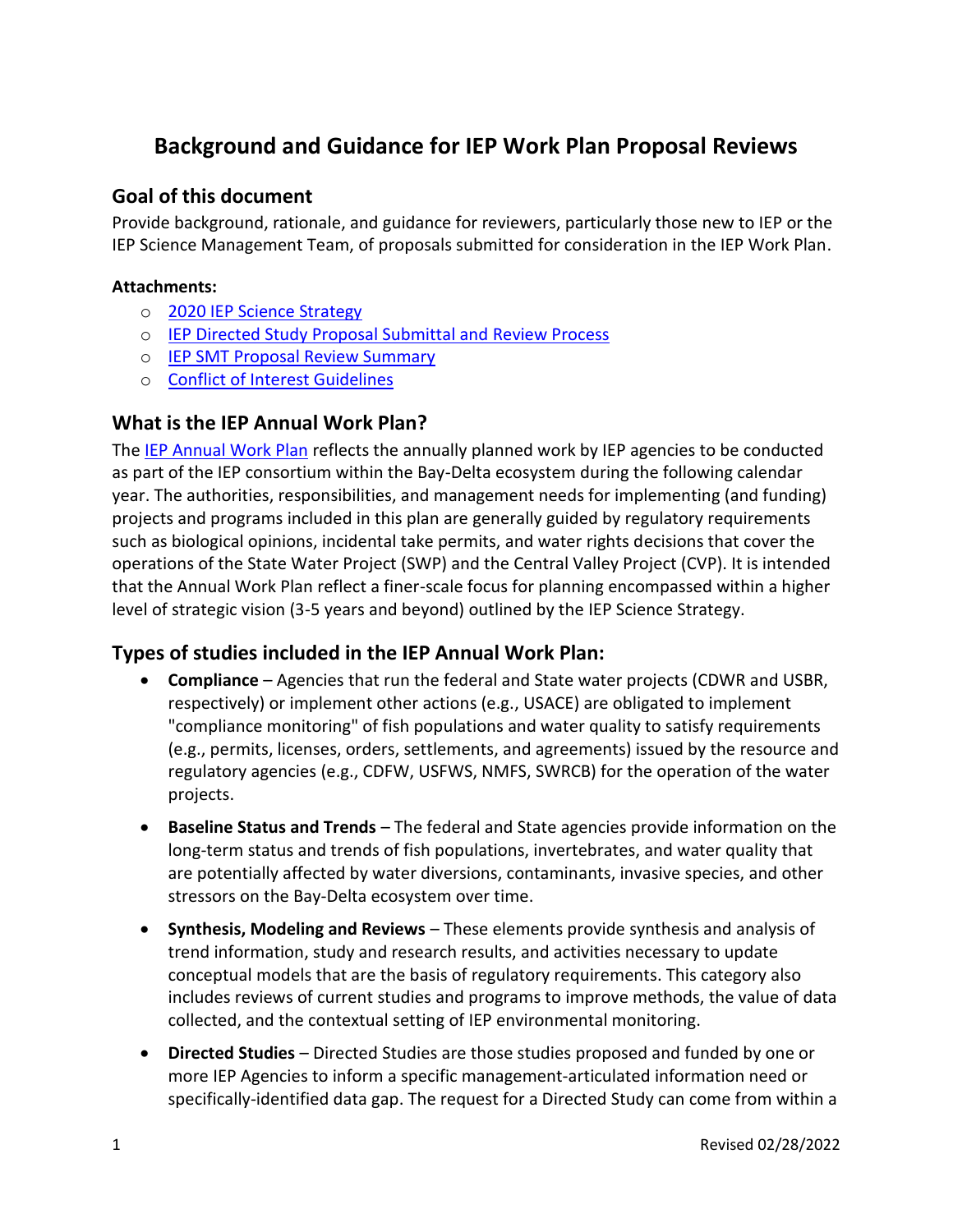particular agency or from any IEP Governance entity but must be funded (or partially funded and looking for support) to be included in an Annual IEP Work Plan. Directed Studies typically address specific scientific questions and areas of critical uncertainty regarding species of interest, natural communities, and landscape‐scale processes to inform management actions.

• **Program Management** – These activities are necessary to implement the program, including staff time and expenses in each agency responsible for IEP activities (program and project management, data management, etc.).

## **The Bigger Picture: IEP Work Plan Proposal Review Steps**

- **Proposal Review (June):** Reviewers sent full proposals and lead reviewers compile comments from their review team in preparation for the July SMT proposal discussion meeting.
- **July Science Management Team (SMT) Meeting to discuss proposal reviews:**
	- $\circ$  SMT discusses each proposal individually with each lead reviewer sharing their verbal summary recommendation with the SMT, identifying any significant points (high points, low points, areas for improvement, critical flaws, opportunities for leveraging other work, management importance, coordination, etc.).

#### • **July Joint CT/SMT meeting**

- $\circ$  IEP Coordinator Team members generally join the 1<sup>st</sup> hour of the meeting to hear the IEP Lead Scientist and SMT's recommendations on the proposals.
- o **CT & SMT work to achieve consensus on next steps.** Discussion may include Federal Delta Smelt Take allotment recommendations and update on potential future releases of Delta Smelt.
- $\circ$  Lead reviewers compile all summary comments to be shared with the Principal Investigators.
- **Principal Investigators contacted (July/August):** Notify PIs on review outcomes, reviewer comments, and requests for resubmission. PIs are required to address the review comments and send revised documents back to the IEP Lead Scientist, lead reviewer and Program Support Team to assess if all changes have been sufficiently addressed.
- **Additional steps beyond technical review (August-December):** Coordinators finalize their recommendations to be made to the Directors; Draft IEP Work Plan shared with IEP stakeholders; Proposals shared with appropriate Project Work Teams (PWTs); Delta smelt take application negotiated and finalized, IEP Work Plan approved by Directors.